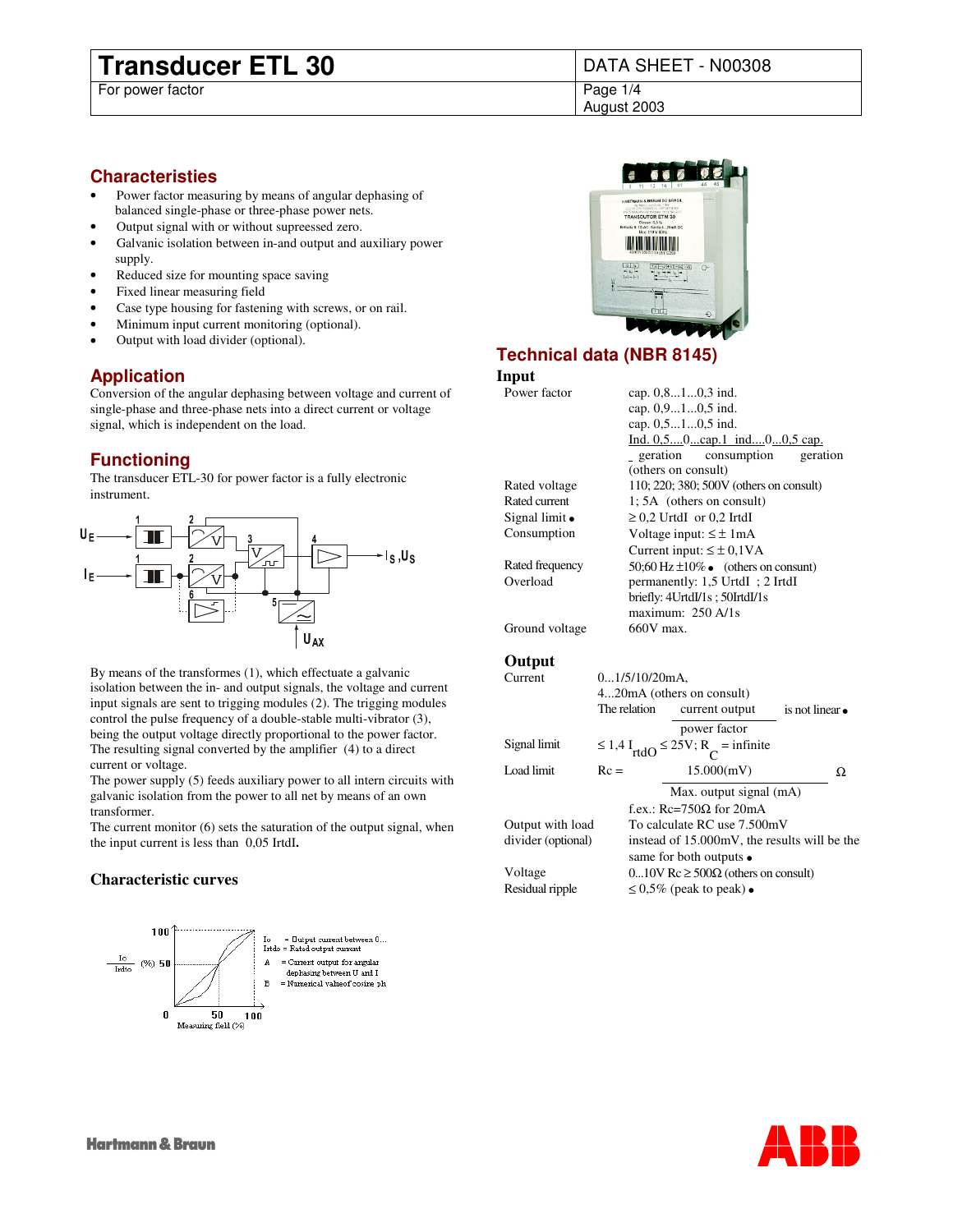# **Transducer ETL 30** DATA SHEET - N00308<br>For power factor<br>Page 2/4

For power factor

August 2003

## **Auxiliary power supply**

20…60Vca/Vcc or 85…265Vca/90…300Vcc consumption: ±4W

### **Influence magnitudes**

Error limit  $0.5\%$  (normal) or  $1,00$ 

|                          |                                            |                                                           |  | (according to                  |  |  |  |  |  |  |  |  |
|--------------------------|--------------------------------------------|-----------------------------------------------------------|--|--------------------------------|--|--|--|--|--|--|--|--|
|                          |                                            |                                                           |  | reference conditions)          |  |  |  |  |  |  |  |  |
| Reference                | input:                                     |                                                           |  | $II = 0, 2, 1, 2$ . IrtdI;     |  |  |  |  |  |  |  |  |
| conditions               |                                            |                                                           |  | $UI = 0, 2,1, 2UrtdI$          |  |  |  |  |  |  |  |  |
|                          |                                            |                                                           |  | (error limit $0.5\%$ )         |  |  |  |  |  |  |  |  |
|                          |                                            |                                                           |  | $II = 0.051.2$ . IrtdI;        |  |  |  |  |  |  |  |  |
|                          |                                            |                                                           |  | $UI = 0, 2,1, 2U$ rtd          |  |  |  |  |  |  |  |  |
|                          |                                            |                                                           |  | (error limit $1,0\%$ )         |  |  |  |  |  |  |  |  |
|                          | frequency                                  |                                                           |  | frtd $\pm 2\%$                 |  |  |  |  |  |  |  |  |
|                          | Form factor:                               |                                                           |  | 1,111                          |  |  |  |  |  |  |  |  |
|                          |                                            | Auxiliary power supply:                                   |  | UAX $\pm 2\%$                  |  |  |  |  |  |  |  |  |
|                          | load:                                      |                                                           |  | $0,5RC$ max.                   |  |  |  |  |  |  |  |  |
|                          |                                            | Ambient temperature:                                      |  | $25^{\circ}$ C $\pm 2K$        |  |  |  |  |  |  |  |  |
|                          | Heat time                                  |                                                           |  | $+20$ min.                     |  |  |  |  |  |  |  |  |
| Additional error above   |                                            |                                                           |  |                                |  |  |  |  |  |  |  |  |
| 1,2IrtdI or UrtdI        |                                            | $\leq 0.2\%$                                              |  |                                |  |  |  |  |  |  |  |  |
| Linearity deviation      | $\leq 0.2\%$<br>(incluided in error limit) |                                                           |  |                                |  |  |  |  |  |  |  |  |
| Load                     |                                            | $RC = 0RC$<br>$\leq 0.05\%$                               |  |                                |  |  |  |  |  |  |  |  |
|                          |                                            | max.(incluided in error limit)                            |  |                                |  |  |  |  |  |  |  |  |
| Temperature              |                                            | $\leq$ 0,2% /10 K; rated temperature 25 °C                |  |                                |  |  |  |  |  |  |  |  |
| Auxiliary power supply   | within the permitted<br>$\leq 0.05\%$      |                                                           |  |                                |  |  |  |  |  |  |  |  |
|                          |                                            | tolerance range for the supply range                      |  |                                |  |  |  |  |  |  |  |  |
| Response time            |                                            | $\leq 200$ ms                                             |  |                                |  |  |  |  |  |  |  |  |
| External magnetic fields |                                            | $\leq 0.5\%$<br>for field intensity of $0.4 \text{ kA/m}$ |  |                                |  |  |  |  |  |  |  |  |
| Radio frequency          |                                            |                                                           |  |                                |  |  |  |  |  |  |  |  |
| interference             |                                            | $\leq 2\%$                                                |  | between 27460MHz               |  |  |  |  |  |  |  |  |
|                          |                                            |                                                           |  | at a distance of 1m; power 1 W |  |  |  |  |  |  |  |  |
|                          |                                            |                                                           |  |                                |  |  |  |  |  |  |  |  |
|                          |                                            |                                                           |  |                                |  |  |  |  |  |  |  |  |

### **Notes:**

 When the input current is under 0,05IratI, saturation of the output signal occurs.

 Linear characteristic curve for 0...20mA output is proportional to 60..0..60º of angular dephasing.

Not linear characteristic curve for 0..20mA output is

proportional to cosϕ.

Related the final output value.

 When using "double output" there is no galvanic isolation between the output signal.

Response times below 200 ms result in bigger residual ripple.

# **Electrical test**<br>Test voltage U/

 $UAX = 20... 60Vca/Vcc = 1,5kV/1 min. 60Hz$ between auxiliary power supply and others  $UAX = 85...265Vca/90...300Vcc = 2,5kV/1$  min. 60Hz between auxiliary power supply and others

Peak and transient protection 5kV; 1,2/50 us; 0,5Ws Hight frequency interference 2,5kV; 1MHz; 400 pulses / 1s

### **Construction and Mounting**

| Type                           | Case                                                       |
|--------------------------------|------------------------------------------------------------|
| Housing                        | Base and cover of plastic                                  |
| Fastening                      | Surface mounting with two screws M4, or<br>using DIN rail. |
| Electrical<br>connection       | Frontal terminals for eye and fork type<br>cable shoes     |
| Protection class<br>(NBR 6146) | IP $50$ in housing<br>IP 20 at the connection terminals    |
| Weight                         | $\pm$ 0.7 kg                                               |

### **Climatic conditions**

Operation temperature  $-20...+60^{\circ}$ C<br>Functionin temperature  $-25...+70^{\circ}$ C Functionin temperature Transport and storage temperature  $-40...+80^{\circ}C$ Relative humidity  $\leq 75\%$  of annual average with light condensation (others on consult)

# **Mechanical Test**

Impact acceleration 30g during 11ms<br>Vibration acceleration 2g frequency 5.150 acceleration 2g frequency 5..150Hz

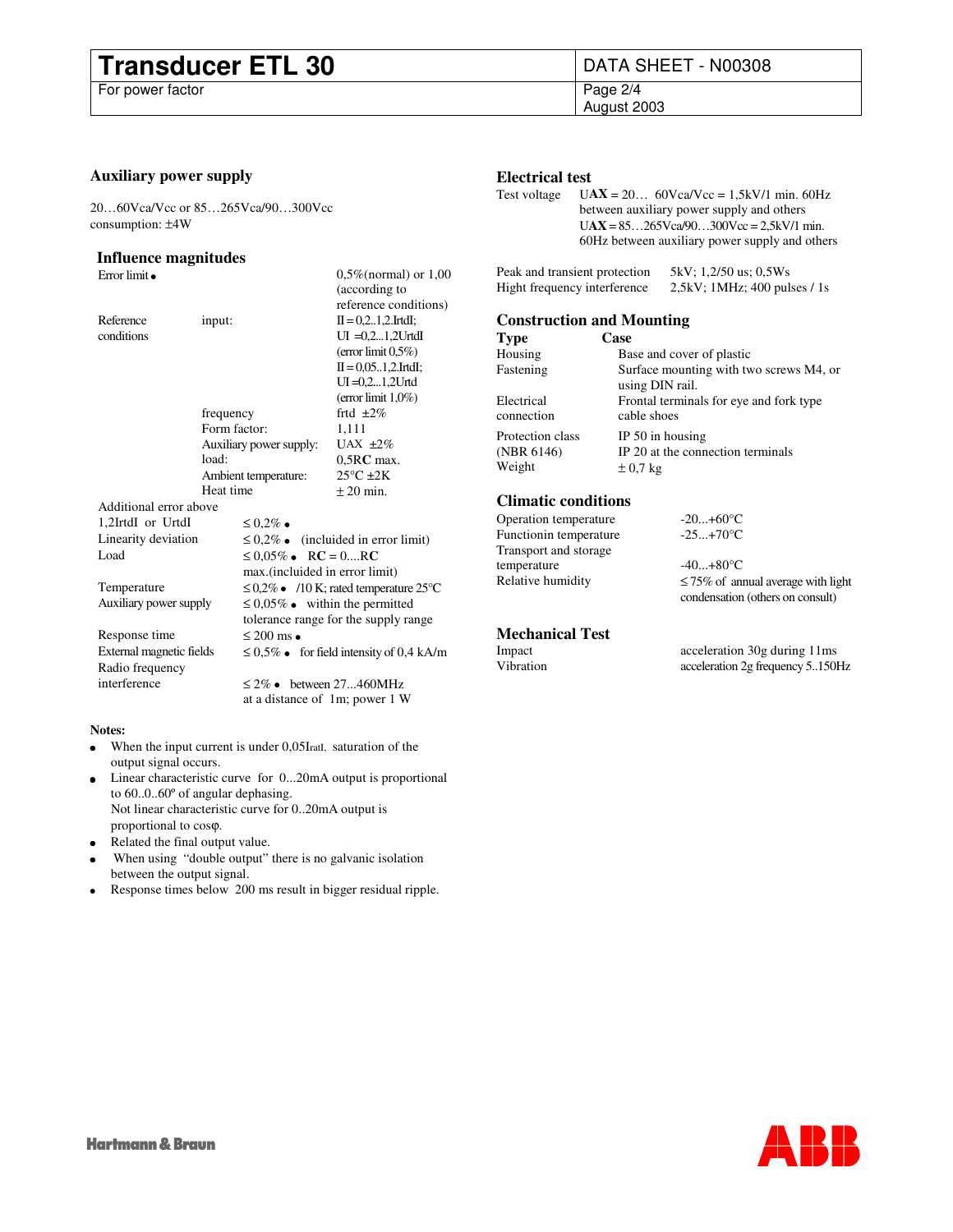# **Transducer ETL 30** DATA SHEET - N00308<br>For power factor<br>Page 3/4

For power factor

August 2003

# **Scale of measuring fields**



# **Electric Connections**





| L <sub>1/N</sub> | $=$ | Voltage input for single-phase nets                 |
|------------------|-----|-----------------------------------------------------|
| L1/L2            | $=$ | Voltage input for three-phase 3 wires with          |
|                  |     | equilibrated load                                   |
| <b>UAX</b>       | $=$ | Auxiliary power supply                              |
| O <sub>1</sub>   | $=$ | Current or voltage output - normal                  |
| $\Omega$         |     | Output with load divider (double output) - optional |

# **Dimensional drawuing**



# **Additional information**

The following items contain tips and cautions to br observed by the user for a good functional performance, as well as the maintenance of the instrument and the safety of the installations.

# **Cautions**

Be sure the voltages and current to be connected to the instrument, are compatible.

Loosen all connections from the instrument before removing it from the installation.

# **Mounting Instructions**

Observed the ambient temperature range. At the place of installation, values for vibration, dust, dirt and humidity, which must remain between the limits, established by the protection class of the housing and the climatic group, specified in this data sheet, have to be observed.

For fastening on flat area use two M4 screws. For mounting on DIN rail, use the snap-in device on the rear of the instrument.

The connections can be made with eye or fork type cable shoes.

# **Instructions for Use**

When conncetions have been made, switch on the power supply and check at the output the functioning of the transducer.